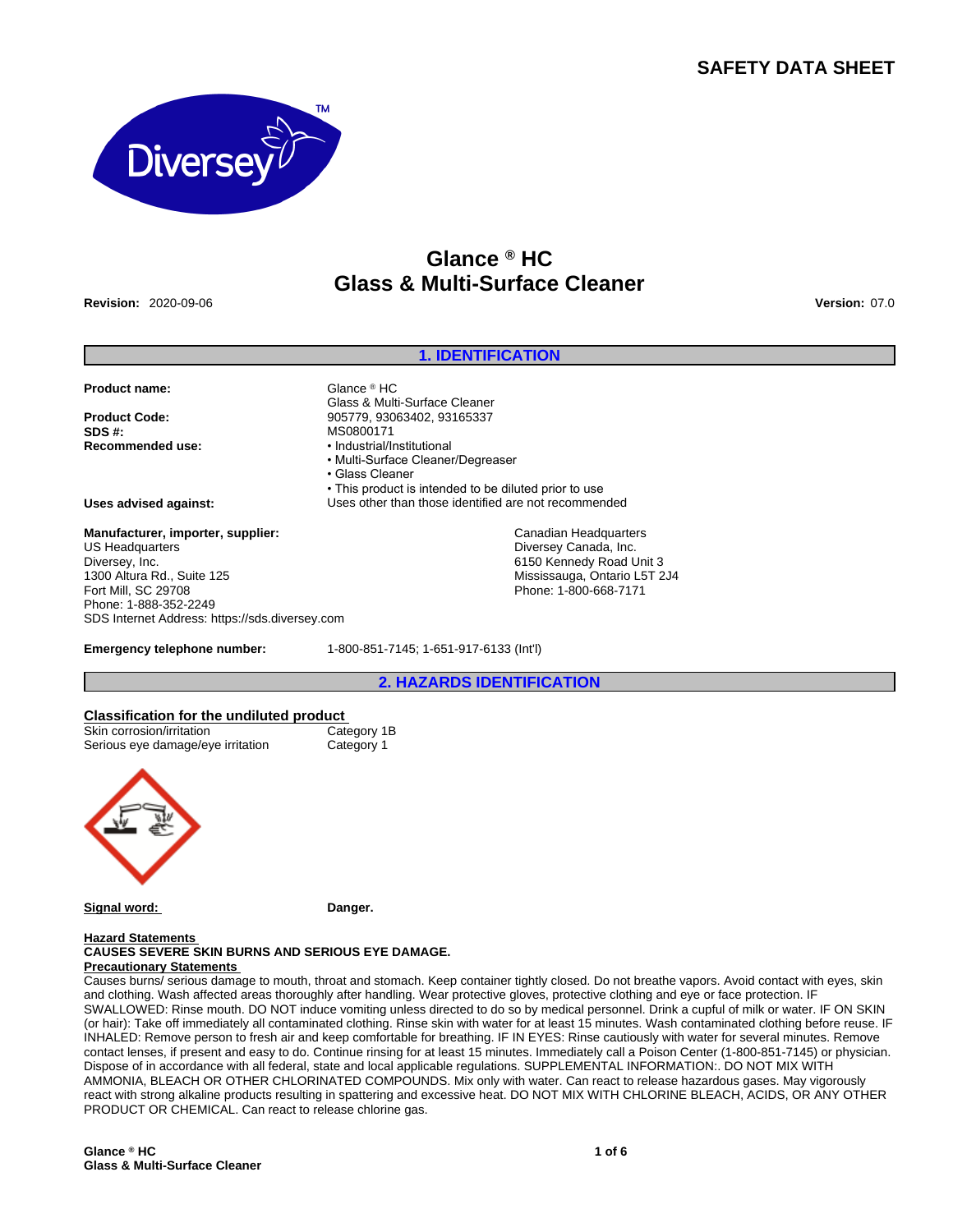#### **Classification for the diluted product** @ 1:40

This product, when diluted as stated on the label, is not classified as hazardous according to OSHA 29CFR 1910.1200 (HazCom 2012-GHS) and Canadian Hazardous Products Regulations (HPR) (WHMIS 2015-GHS).

#### **Hazard and Precautionary Statements**

None required.

# **3. COMPOSITION/INFORMATION ON INGREDIENTS**

# **Classified Ingredients**

| Ingredient(s)             | CAS#       | Weight %   |
|---------------------------|------------|------------|
| 2-(2-butoxyethoxy)ethanol | 112-34-5   | $10 - 30%$ |
| 2-butoxvethanol           | 111-76-2   | 7 - 13%    |
| Sodium lauryl sulfate     | 68585-47-7 | 1 - 5%     |
| Ammonium hydroxide        | 1336-21-6  | 1 - 5%     |
| Sodium xylene sulfonate   | 1300-72-7  | $1 - 5%$   |

### **4. FIRST AID MEASURES**

# **Undiluted Product:**

**Eyes:** IF IN EYES: Rinse cautiously with water for several minutes. Remove contact lenses, if present and easy to do. Continue rinsing for at least 15 minutes.

Skin: IF ON SKIN (or hair): Take off immediately all contaminated clothing. Rinse skin with water for at least 15 minutes.

**Inhalation:** IF INHALED: Remove person to fresh air and keep comfortable for breathing.

**Ingestion:** IF SWALLOWED: Rinse mouth. DO NOT induce vomiting unless directed to do so by medical personnel. Drink a cupful of milk or water.

**Most Important Symptoms/Effects:** No information available.

**Immediate medical attention and special treatment needed** Not applicable.

**Aggravated Medical Conditions:** Individuals with chronic respiratory disorders such as asthma, chronic bronchitis, emphysema, etc., may be more susceptible to irritating effects.

# **Diluted Product:**

**Eyes:** Rinse with plenty of water. **Skin:** No specific first aid measures are required **Inhalation:** No specific first aid measures are required **Ingestion:** IF SWALLOWED: Call a Poison Center (1-800-851-7145) or doctor/physician if you feel unwell.

# **5. FIRE-FIGHTING MEASURES**

**Specific methods:** No special methods required **Suitable extinguishing media:** The product is not flammable. Extinguish fire using agent suitable for surrounding fire. **Specific hazards: Corrosive material (See sections 8 and 10).** Corrosive material (See sections 8 and 10).

**Special protective equipment for firefighters:** As in any fire, wear self-contained breathing apparatus pressure-demand, MSHA/NIOSH (approved or equivalent) and full protective gear.

**Extinguishing media which must not be used for safety reasons:** No information available.

# **6. ACCIDENTAL RELEASE MEASURES**

**Personal precautions:** Put on appropriate personal protective equipment (see Section 8.). **Environmental precautions and clean-up methods:**  Clean-up methods - large spillage. Absorb spill with inert material (e.g. dry sand or earth), then place in a chemical waste container. Use a water rinse for final clean-up.

# **7. HANDLING AND STORAGE**

**Handling:** Can react to release hazardous gases. May vigorously react with acids resulting in spattering and excessive heat. Do not mix with other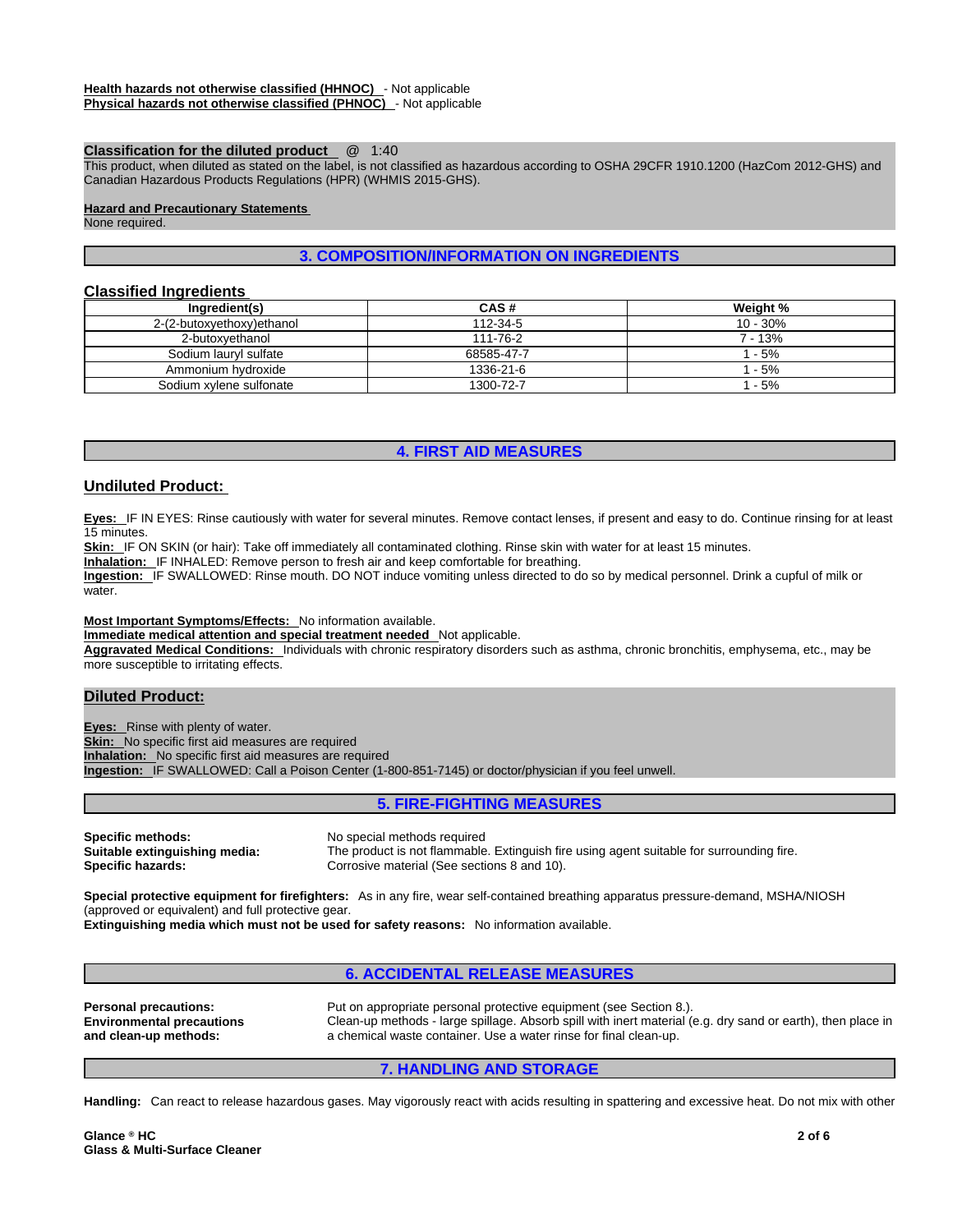products or chemicals except as directed on the label. Mix only with water. Avoid contact with skin, eyes and clothing. Wash thoroughly after handling. Do not taste or swallow. Product residue may remain on/in empty containers. All precautions for handling the product must be used in handling the empty container and residue. Avoid breathing vapors or mists. Use only with adequate ventilation. Remove and wash contaminated clothing and footwear before re-use. DO NOT MIX WITH CHLORINE BLEACH, ACIDS, OR ANY OTHER PRODUCT OR CHEMICAL. FOR COMMERCIAL AND INDUSTRIAL USE ONLY.

**Storage:** Keep tightly closed in a dry, cool and well-ventilated place. **Aerosol Level (if applicable) :** Not applicable.

# **8. EXPOSURE CONTROLS / PERSONAL PROTECTION**

#### **Exposure Guidelines:** .

| Ingredient(s)             | CAS#     | <b>ACGIH</b> | <b>OSHA</b>        |
|---------------------------|----------|--------------|--------------------|
| 2-(2-butoxyethoxy)ethanol | 112-34-5 | 10 ppm (TWA) |                    |
| 2-butoxvethanol           | 111-76-2 | 20 ppm (TWA) | Skin               |
|                           |          |              | 50 ppm (TWA)       |
|                           |          |              | 240 mg/m $3$ (TWA) |

#### **Undiluted Product:**

**Engineering measures to reduce exposure:**

Good general ventilation should be sufficient to control airborne levels.

### **Personal Protective Equipment**

It is the responsibility of the employer to determine the potential risk of exposure to hazardous chemicals for employees in the workplace in order to determine the necessity, selection, and use of personal protective equipment.

| Eye protection:                | Chemical-splash goggles.                                               |
|--------------------------------|------------------------------------------------------------------------|
| Hand protection:               | Chemical-resistant gloves.                                             |
| Skin and body protection:      | Protective footwear. Wear suitable protective clothing.                |
| <b>Respiratory protection:</b> | No personal protective equipment required under normal use conditions. |
| Hygiene measures:              | Handle in accordance with good industrial hygiene and safety practice. |

#### **Diluted Product:**

**Engineering measures to reduce exposure:** Good general ventilation should be sufficient to control airborne levels.

#### **Personal Protective Equipment**

**Eye protection:** No personal protective equipment required under normal use conditions. **Hand protection:** No personal protective equipment required under normal use conditions. **Skin and body protection:** No personal protective equipment required under normal use conditions. **Respiratory protection:** No personal protective equipment required under normal use conditions. **Hygiene measures:** Handle in accordance with good industrial hygiene and safety practice.

**9. PHYSICAL AND CHEMICAL PROPERTIES**

**Explosion limits: - upper:** Not determined **- lower:** Not determined **Physical State:** Liquid **Color: Clear, Dark, Blue Color: Clear, Dark, Blue Color: Clear, Dark, Blue Color: Ammonia Evaporation Rate:** No information available **Odor threshold:** No information available. **Boiling point/range:** Not determined **Melting point/range:** Not determined **Decomposition temperature:** Not determined Autoignition temperature: No information available **Solubility:** Completely Soluble **Solubility** in other solvents: No information available **Solubility: Completely Soluble Solubility** in other solvents: No information a **Solubility in other solvents: No information available Density: Specific gravity:** 0.995 Kg/L **Vapor density:** No information available **Bulk density:** No information available **Vapor pressure:** No information available.<br> **Flash point (°F):** > 200 °F > 93.4 °C **Partition coefficient (n-octanol/water):** No **Viscosity:** No information available **Elemental Phosphorus:** 0.00 % by wt.<br> **VOC:** 12.8 % \* **VOC: 12.8 % \* Flammability (Solid or Gas):** Not applicable **Corrosion to metals:** Not corrosive to metals **Sustained combustion:** Not applicable

**Partition coefficient (n-octanol/water):** No information available

### **Dilution pH:**

≈ 10.5 **Dilution Flash Point (°F):** > 200 °F > 93.4 °C **VOC % by wt. at use dilution:** 0.3 %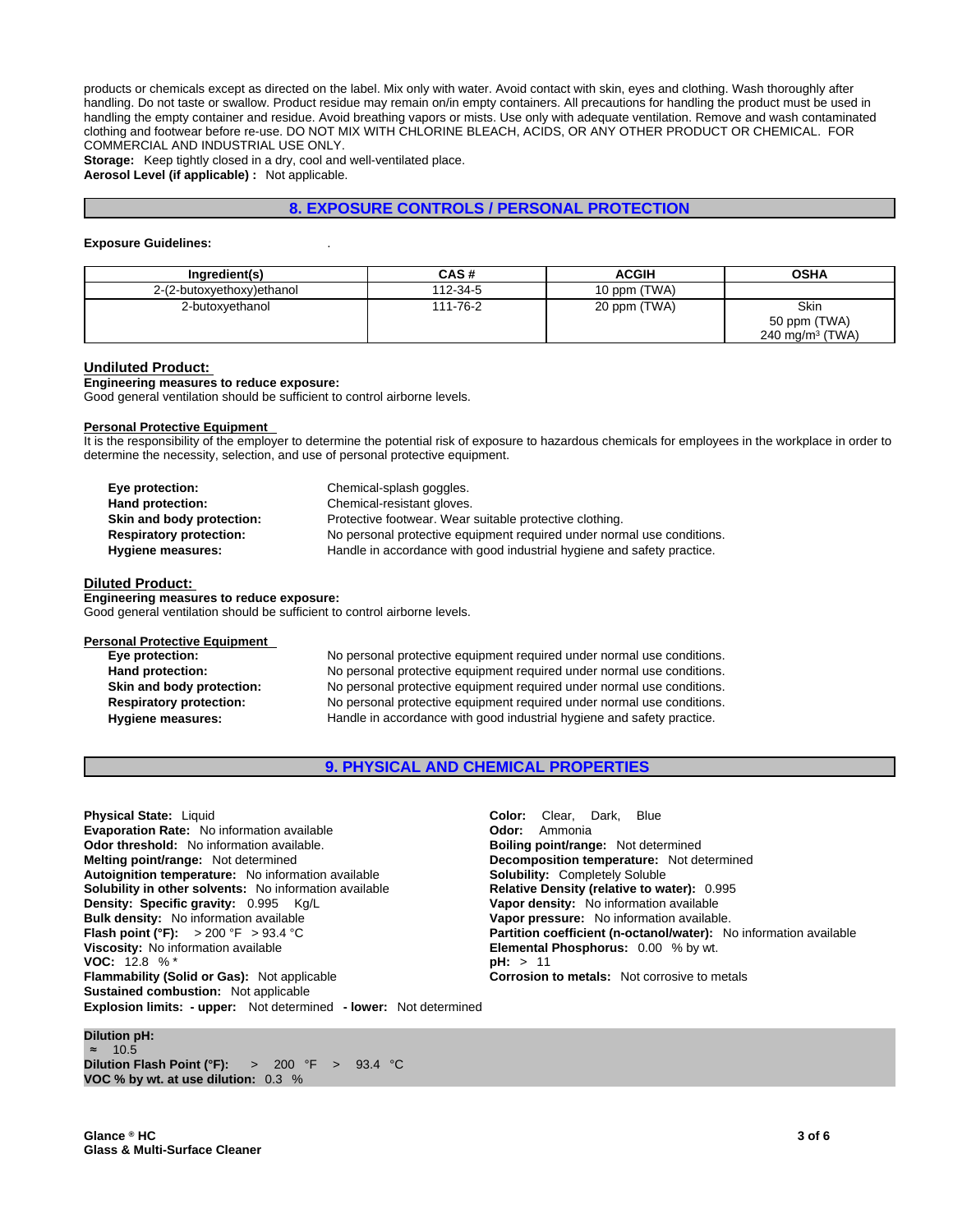\* - Title 17, California Code of Regulations, Division 3, Chapter 1, Subchapter 8.5, Article 2, Consumer Products, Sections 94508

## **10. STABILITY AND REACTIVITY**

| <b>Reactivity:</b>                  | Not Applicable                                                                                 |
|-------------------------------------|------------------------------------------------------------------------------------------------|
| Stability:                          | The product is stable                                                                          |
| Possibility of hazardous reactions: | May vigorously react with acids resulting in spattering and excessive heat.                    |
| Hazardous decomposition products:   | None reasonably foreseeable.                                                                   |
| <b>Materials to avoid:</b>          | Acids. Strong acids. Do not mix with any other product or chemical unless specified in the use |
| <b>Conditions to avoid:</b>         | directions. Do not mix with chlorinated products (such as bleach).<br>None known.              |

# **11. TOXICOLOGICAL INFORMATION**

#### **Information on likely routes of exposure:**

Skin contact, Inhalation, Ingestion, Eye contact

#### **Delayed, immediate, or chronic effects and symptoms from short and long-term exposure**

**Skin contact:** Unlikely to be irritant in normal use.

**Eye contact:** Corrosive. Causes serious eye damage. Symptoms may include pain, burning sensation, redness, watering, blurred vision or loss of vision.

**Ingestion:** Causes burns/ serious damage to mouth, throat and stomach. Symptoms may include stomach pain and nausea. **Inhalation:** May cause irritation and corrosive effects to nose, throat and respiratory tract. Symptoms may include coughing and difficulty breathing.

**Sensitization:** No known effects. **Target Organs (SE):** None known

**Target Organs (RE):** None known

# **Numerical measures of toxicity**

| ATE - Oral (mg/kg):                    | >5000 |
|----------------------------------------|-------|
| ATE - Dermal (mg/kg):                  | >5000 |
| ATE - Inhalatory, mists (mg/l):        | 9.3   |
| ATE - Inhalatory, vapors (mg/l): $>50$ |       |

**12. ECOLOGICAL INFORMATION**

**Ecotoxicity:** No information available.

**Persistence and Degradability:** No information available.

**Bioaccumulation:** No information available.

# **13. DISPOSAL CONSIDERATIONS**

**Waste from residues / unused products (undiluted product):** This product, as sold, if discarded or disposed, is a hazardous waste according to Federal regulations (40 CFR 261.4 (b)(4)). Under RCRA, it is the responsibility of the user of the product to determine, at the time of disposal, whether the waste solution meets RCRA criteria for hazardous waste. Dispose in compliance with all Federal, state, provincial, and local laws and regulations.

**Waste from residues / unused products (diluted product):** This product, when diluted as stated on this SDS, is not a hazardous waste according to Federal regulations (40 CFR 261.4 (b)(4)). Under RCRA, it is the responsibility of the user of the product to determine, at the time of disposal, whether the waste solution meets RCRA criteria for hazardous waste. Dispose in compliance with all Federal, state, provincial, and local laws and regulations.

**RCRA Hazard Class (undiluted product):** D002 Corrosive Waste **RCRA Hazard Class (diluted product): Not Regulated Contaminated Packaging:** Do not re-use empty containers.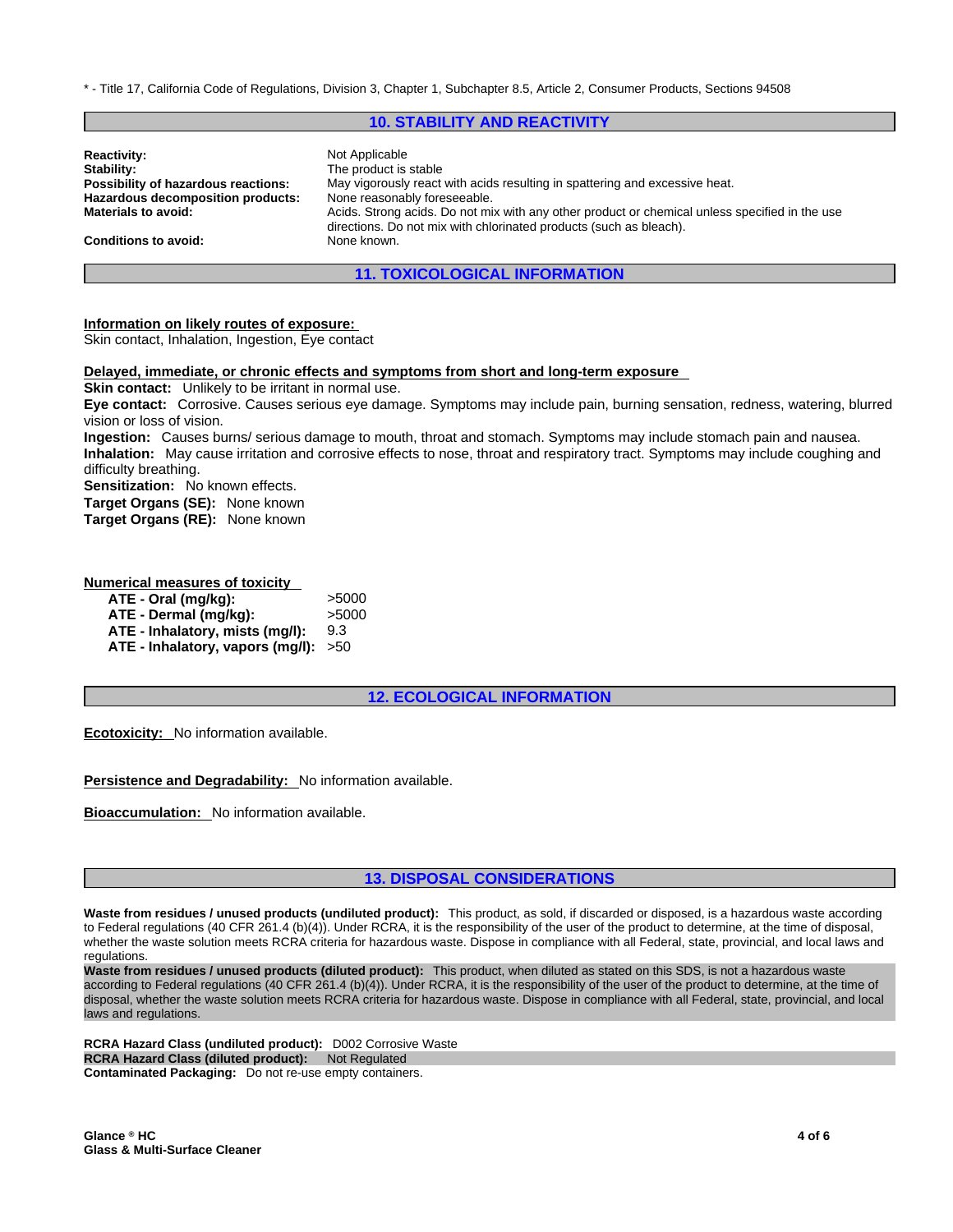# **14. TRANSPORT INFORMATION**

**DOT/TDG/IMDG:** The information provided below is the full transportation classification for this product. This description does not account for the package size(s) of this product, that may fall under a quantity exception, according to the applicable transportation regulations. When shipping dangerous goods, please consult with your internal, certified hazardous materials specialist to determine if any exceptions can be applied to your shipment.

**DOT (Ground) Bill of Lading Description:** UN3266, CORROSIVE LIQUID, BASIC, INORGANIC, N.O.S., (ammonium hydroxide), 8, II

**IMDG (Ocean) Bill of Lading Description:** UN3266, CORROSIVE LIQUID, BASIC, INORGANIC, N.O.S., (ammonium hydroxide), 8, II

# **15. REGULATORY INFORMATION**

**International Inventories at CAS# Level** 

WARNING: This product can expose you to chemicals including Ethylene glycol which are known to the State of California to cause birth defects or other reproductive harm. For more information go to www.P65Warnings.ca.gov.

| Ingredient(s)             | CAS#       | <b>MARTK:</b> | <b>NJRTK:</b> | <b>PARTK:</b> | <b>RIRTK:</b> |
|---------------------------|------------|---------------|---------------|---------------|---------------|
| Water                     | 7732-18-5  |               |               |               |               |
| 2-(2-butoxyethoxy)ethanol | 112-34-5   |               |               |               |               |
| 2-butoxvethanol           | 111-76-2   |               |               |               |               |
| Sodium lauryl sulfate     | 68585-47-7 |               |               |               |               |
| Ammonium hydroxide        | 1336-21-6  |               |               |               |               |
| Sodium xylene sulfonate   | 1300-72-7  |               |               |               |               |
| Dve CI 61585              | 4474-24-2  |               |               |               |               |

#### **CERCLA/ SARA**

| Inaredient(s)             | CAS #     | Weight % | <b>CERCLA/SARA RQ (Ibs)</b> | Section 302 TPQ (lbs) | Section 313 |
|---------------------------|-----------|----------|-----------------------------|-----------------------|-------------|
| 2-(2-butoxyethoxy)ethanol | 112-34-5  | 10 - 30% |                             |                       |             |
| 2-butoxyethanol           | 111-76-2  | 13%      |                             |                       |             |
| Ammonium hvdroxide        | 1336-21-6 | $-5%$    | 1000                        | 100                   |             |

| Ingredient(s)         | . HAP<br>۰AA | <b>ODS</b><br>$\mathbf{a}$ | <b>CWA Priority Pollutants</b> |
|-----------------------|--------------|----------------------------|--------------------------------|
| -butoxvethoxv)ethanol |              |                            |                                |
| utoxyethanol          |              |                            |                                |

| $ -$                       | <b>CAC</b> 4<br>CAS 1          | NPR <sup>'</sup> |
|----------------------------|--------------------------------|------------------|
| -butoxvethoxv)ethanol<br>_ | $7.34 -$<br>$\overline{A}$<br> |                  |
| butoxyethanol              | 1-76-2<br>$\overline{A}$       |                  |

**16. OTHER INFORMATION**

**NFPA (National Fire Protection Association)**  Rating Scale: (Low Hazard) 0 - 4 (Extreme Hazard)

**Health** 3 **Flammability** 0 **Instability** 0 **Special Hazards** -

### **Diluted Product:**

**Health** 0 **Flammability** 0 **Instability** 0 **Special Hazards** -

**Revision:** 2020-09-06 **Version:** 07.0